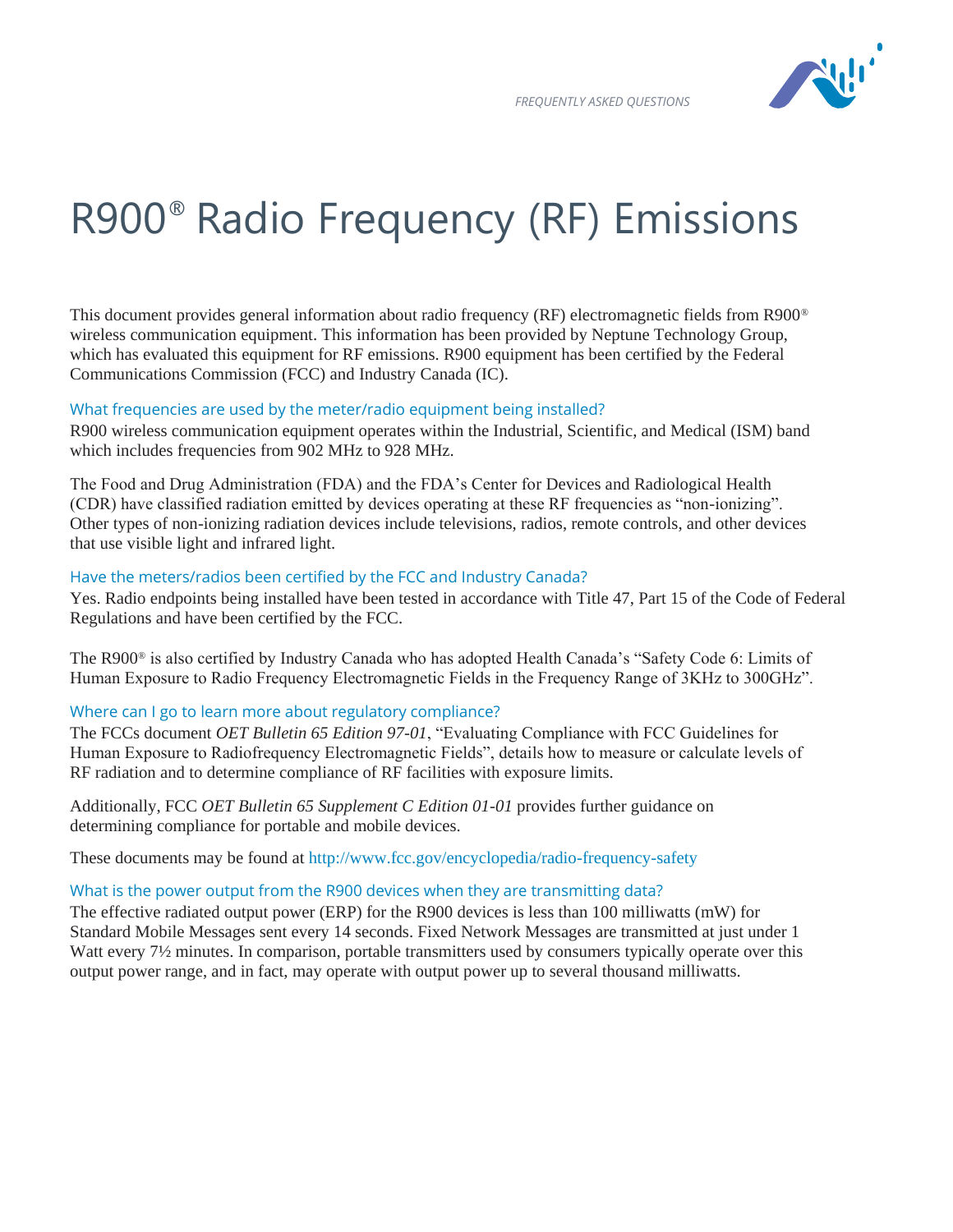

# Are there any health hazards associated with this technology?

The World Health Organization (WHO) notes:

"A number of studies have investigated the effects of radiofrequency fields on brain electrical activity, cognitive function, sleep, heart rate and blood pressure in volunteers. To date, research does not suggest any consistent evidence of adverse health effects from exposure to radio frequency fields at levels below those that cause tissue heating. Further, research has not been able to provide support for a causal relationship between exposure to electromagnetic fields and self-reported symptoms, or "electromagnetic hypersensitivity".

*The WHO Fact Sheet* may be found at [https://www.who.int/en/news-room/fact-sheets/detail/electromagnetic](https://www.who.int/en/news-room/fact-sheets/detail/electromagnetic-fields-and-public-health-mobile-phones)[fields-and-public-health-mobile-phones](https://www.who.int/en/news-room/fact-sheets/detail/electromagnetic-fields-and-public-health-mobile-phones)

#### Are there RF exposure standards for the R900 devices?

The FCC has established rules requiring transmitting facilities to comply with RF exposure guidelines. The limits established in the guidelines are designed to protect the public health with a very large margin of safety. These limits have been endorsed by federal health and safety agencies, such as the Environmental Protection Agency (EPA) and the FDA.

The FCC has established exposure guidelines for RF devices operating in the 300 kHz to 100 GHz range. These safety guidelines are outlined in the publication, *OET Bulletin 65 Edition 91-01*, "Evaluating Compliance with the FCC Guidelines for Human Exposure to Radiofrequency Electromagnetic Field," and can be found at <http://www.fcc.gov/encyclopedia/radio-frequency-safety>

The general-population exposure limits set by the FCC for the frequency range utilized by the meters/radios and other devices such as cordless phones and baby monitors is 0.6 milliwatts per centimeter squared (mW/cm<sup>2</sup>) at 902 MHz.

The R900 device transmits for less than one minute total per day and for seven milliseconds at a time. The exposure to radio frequency energy at a distance of one foot from the meter is never more than  $0.08 \text{ mW/cm}^2$ for the Fixed Network Messages. This is approximately eight times lower than the exposure limit set by the FCC. Standard Mobile Messages are an order of magnitude lower.

For more information on the effects of RF energy exposure, please visit:

- •**FCC:** For information regarding potential RF hazards from FCC regulated transmitters, please contact the Federal Communications Commission, Consumer & Governmental Affairs Bureau, 445 12th Street, SW, Washington, DC, 20554; Phone: 1-888-225-5322; E-mail rfsafety@fcc.gov; or go to [http://www.fcc.gov/ encyclopedia/radio-frequency-safety](http://www.fcc.gov/%20encyclopedia/radio-frequency-safety)
- •**FDA:** For information about radiation from microwave ovens and other consumer and industrial products, contact Center for Devices and Radiological Health (CDRH), Food and Drug Administration or go to http:/[/www.fda.gov/Radiation-EmittingProducts/default.htm](http://www.fda.gov/Radiation-EmittingProducts/default.htm)
- •**OSHA:** The Occupational Safety and Health Administration's (OSHA) Health Response Team has been involved in studies related to occupational exposure to RF radiation. https:/[/www.osha.gov/SLTC/radiation\\_nonionizing/index.html](http://www.osha.gov/SLTC/radiation_nonionizing/index.html)
- •**WHO:** The World Health Organization's Electromagnetic Fields information page is located at <https://www.who.int/peh-emf/en/>